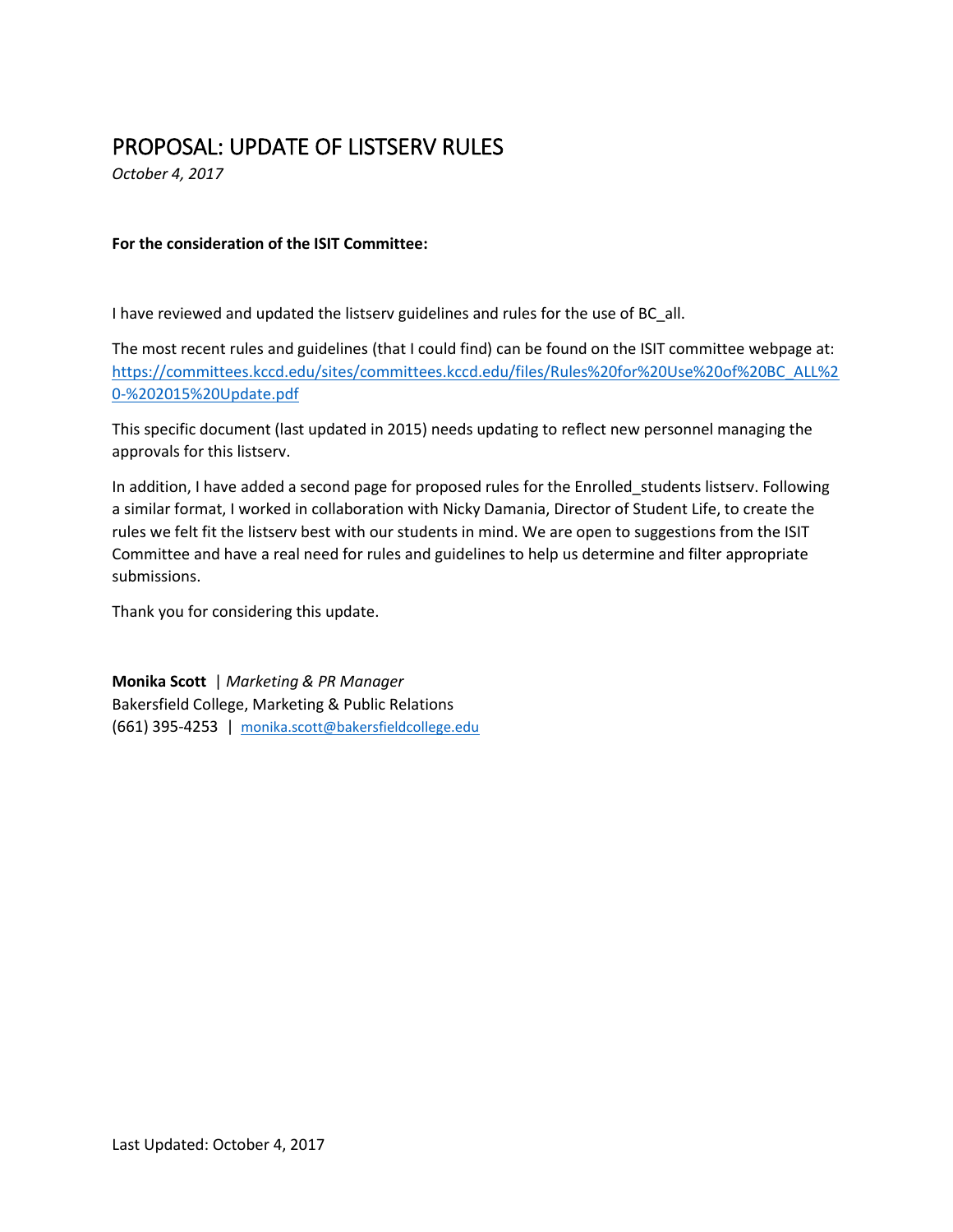# Proposed Guidelines for Use of Listserv: BC\_all

Because BC all is a moderated list that broadcasts messages to all Bakersfield College campus and District Office employees, users who submit messages for approval must observe the following documented rules for its use. Approval of BC\_all messages can take up to 24 hours. If messages are of an urgent matter, please contact monika.scott@bakersfieldcollege.edu.

## **Please note the following:**

- All Bakersfield College employees are automatically subscribed to the BC\_all Listserv
- Students are not subscribers
- The moderator, designated by the BC President, is given the authority to determine the appropriateness of messages dispersed via the BC\_all listserv with the following rules in mind.

#### **The following are guidelines and parameters for distribution via the BC\_all Listserv.**

- 1. Messages must be for the sole purpose of college employees to communicate only work-related information to all employees and staff.
- 2. Messages must contain information for all employees.
	- a. Messages geared towards a certain segment of the campus community are sent via their appropriate community listserv: bc\_faculty, bc\_classified, bc\_admincounc, etc.
	- b. Each community listserv is unmoderated and do not have set rules for use, but appropriate professional decorum is needed when using any BC listserv.
- 3. Allowed messages include, but not limited to:
	- a. System interruptions
	- b. Department/service closures
	- c. Non-critical campus issues/updates
	- d. New personnel announcement
	- e. Campus events and activities hosted on campus or by BC departments
	- f. Student announcements
- 4. Messages that would not be approved include, but not limited to:
	- a. Garage sales
	- b. Lost pets
	- c. Side businesses
	- d. Non-BC related community events
	- e. Replies or forwarded messages will not be allowed.

#### **Directions for emailing BC\_all:**

- 1. Open a new email message in Outlook or Outlook Web Access.
- 2. Ente[r bc\\_all@listserv.bakersfieldcollege.edu in](mailto:bc_all@listserv.bakersfieldcollege.edu) the "To:" box.
- 3. Compose your message.
- 4. Send your message.